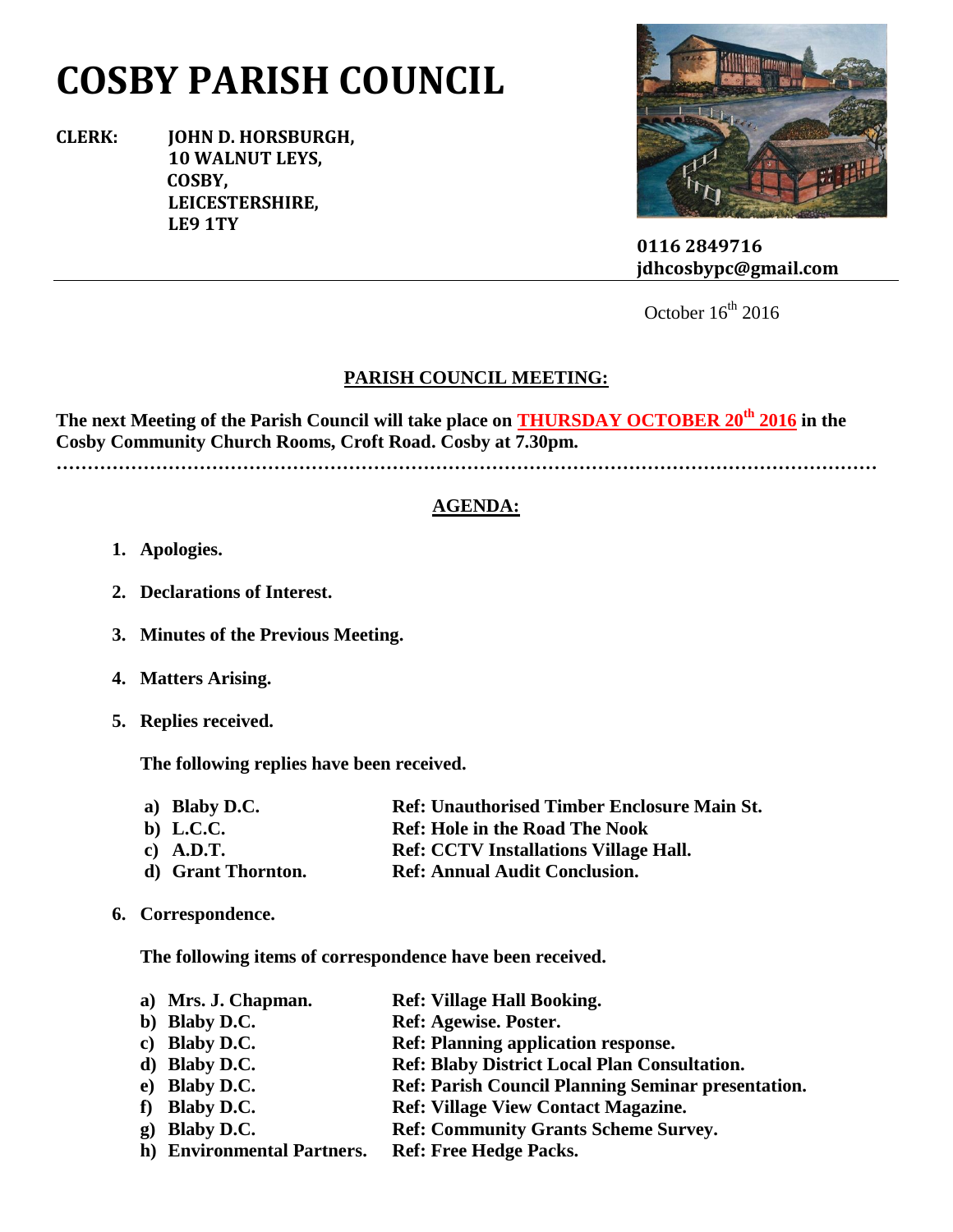- **i) Western Power. Ref: Festive Illumination Inventory.**
- **j) Mr & Mrs. Martin. Ref: Letter of objection to Planning application.**
- **k) Karen Miller. Ref: Dangerous lamppost on Victory Park.**
- **l) Tina Britt. Ref: Cosby PC Website Domain Name.**
- **m) L.R.A.L.C. Ref: Possible capping of Parish Council's Council Tax.**
- **n) D.T.M. Gardens. Ref: Invoice September Works.**
- **o) Totally Trees. Ref: Invoice Flailing Trees on Victory Park.**
- **p) Totally Trees. Ref: Willow Tree Pollarding in The Nook.**
- **q) David Jennings. Ref: Postponement of Planning Determination.**
- **r) David Jennings. Ref: Highways Response Planning application Ashtree Rd.**
- **s) David Jennings. Ref: Highways Response Planning application Shuttleworth Lane.**
- **t) Mrs. Angela Salmen.Ref: Cosby Community Library (donation)**
- **u) Black Rock. Ref: Charinco Investment Funds.**
- **v) Pensions Regulator. Ref: Staging date preparations. (Chairman)**
- **w) HAGS. Ref: Playground Equipment Brochure.**
- **x) Glasdon. Ref: Brochure.**
- **y) The Courier. Ref: Magazine.**
- **7. Working Group Report: Festive illuminations 2016.**
- **8. Working Group Report. Wages & Salaries (Pensions)**
- **9. Working Group Report. Street Orderly.**

#### **10. Bank Mandate resolution.**

**11. Memorials:**

**The following memorial application has been received. Co-operative Memorials. Ref: Additional Inscription the late Mr. Woodcock.**

#### **12. Planning Applications:**

**The following Planning applications have been received.**

| a)       | Mrs. D. Macfarlane.         | 11, Armston Rd. Cosby.  | Two storey side extension.         |
|----------|-----------------------------|-------------------------|------------------------------------|
|          | b) Mr & Mrs. N. & S. Beeby. | 9, Elm Tree Rd. Cosby   | Single storey rear extension       |
|          |                             |                         | <b>Including brick chimney to</b>  |
|          |                             |                         | <b>Facilitate log stove and</b>    |
|          |                             |                         | <b>Creation of terrace area to</b> |
|          |                             |                         | Rear.                              |
|          | c) Mr & Mrs. N. & S. Beeby. | 9, Elm Tree Rd. Cosby.  | <b>Amended details.</b>            |
|          | d) Mr & Mrs. Coles.         | 31, Portland St. Cosby. | Single storey rear extension.      |
| $\bf e)$ |                             | 12, White Barn Drive.   |                                    |

### **13. Planning Approvals etc:**

**The following Planning approvals, refusals have been received.**

| a) H.W.Coates Ltd.     | The Ridges main St. Cosby. | Dated 09.08.2016  |
|------------------------|----------------------------|-------------------|
| b) Mr & Mrs. Williams. | 1, Ashtree Rd. Cosby.      | Dated. 19.08.2016 |